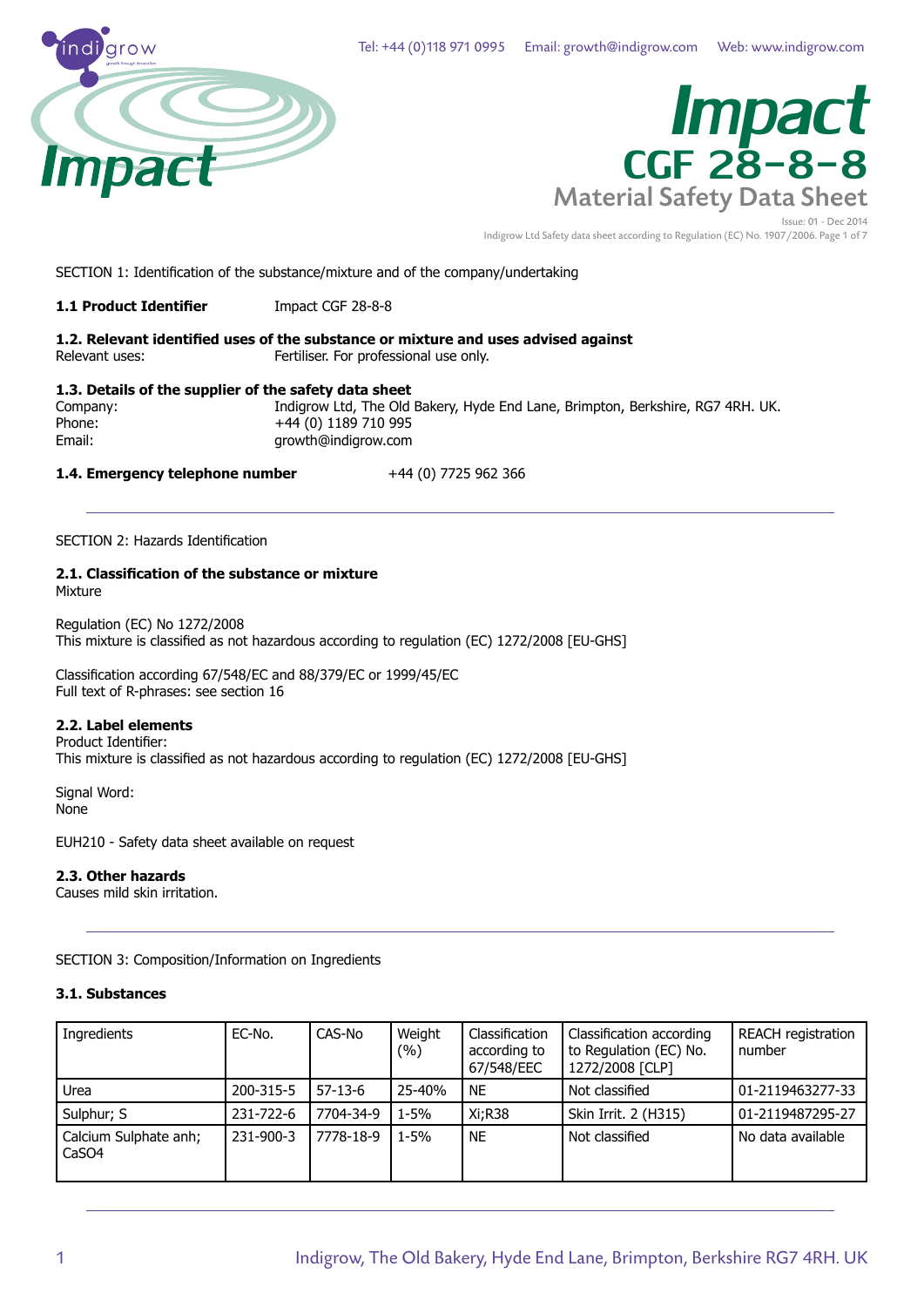

# Material Safety Data Sheet *Impact* CGF 28-8-8

Issue: 01 - Dec 2014 Indigrow Ltd Safety data sheet according to Regulation (EC) No. 1907/2006. Page 2 of 7

SECTION 4: First-Aid Measures

#### **4.1. Description of first aid measures**

| General Advice:             | First aid measures should be executed by trained personnel only.                                                       |
|-----------------------------|------------------------------------------------------------------------------------------------------------------------|
| Inhalation:                 | Move to fresh air. If not breathing, give artificial respiration. If symptoms persist, call a<br>physician.            |
| Skin Contact:               | Wash off immediately with soap and plenty of water removing all contaminated clothes and<br>shoes.                     |
| Eye Contact:                | Rinse thoroughly with plenty of water, also under the eyelids.                                                         |
| Ingestion:                  | Clean mouth with water and drink afterwards plenty of water. Never give anything by mouth to<br>an unconscious person. |
| Protection of First-Aiders: | Low hazard for usual industrial or commercial handling.                                                                |
|                             | 4.2. Most important symptoms and effects, both acute and delayed                                                       |
| Symptoms:                   | None under normal processing.                                                                                          |
|                             |                                                                                                                        |

**4.3. Indication of any immediate medical attention and special treatment needed** Notes to Physician: None under normal processing.

SECTION 5: Fire-Fighting Measures

### **5.1. Extinguishing media**

Unsuitable extinguishing media: High volume water jet.

Coordinate fire extinguishing measures to fire in surrounding area. Use dry chemical, CO2, water spray or "alcohol" foam.

#### **5.2. Special hazards arising from the substance or mixture**

Thermal decomposition can lead to release of irritating and toxic gases and vapors.

#### **5.3. Advice for fire-fighters**

Coordinate fire extinguishing measures to fire in surrounding area.

SECTION 6: Accidental Release Measures

#### **6.1. Personal precautions, protective equipment and emergency procedures**

Personal Precautions: Ensure adequate ventilation. For Emergency Responders: Use personal protection recommended in Section 8.

#### **6.2. Environmental precautions**

Do not allow product to enter the environment uncontrolled.

#### **6.3. Methods and material for containment and cleaning up**

| Methods for Containment: | Prevent further leakage or spillage if safe to do so.                |
|--------------------------|----------------------------------------------------------------------|
| Methods for Cleanup:     | Take up mechanically and collect in suitable container for disposal. |

#### **6.4. Reference to other sections**

See sections 8, 12 and 13.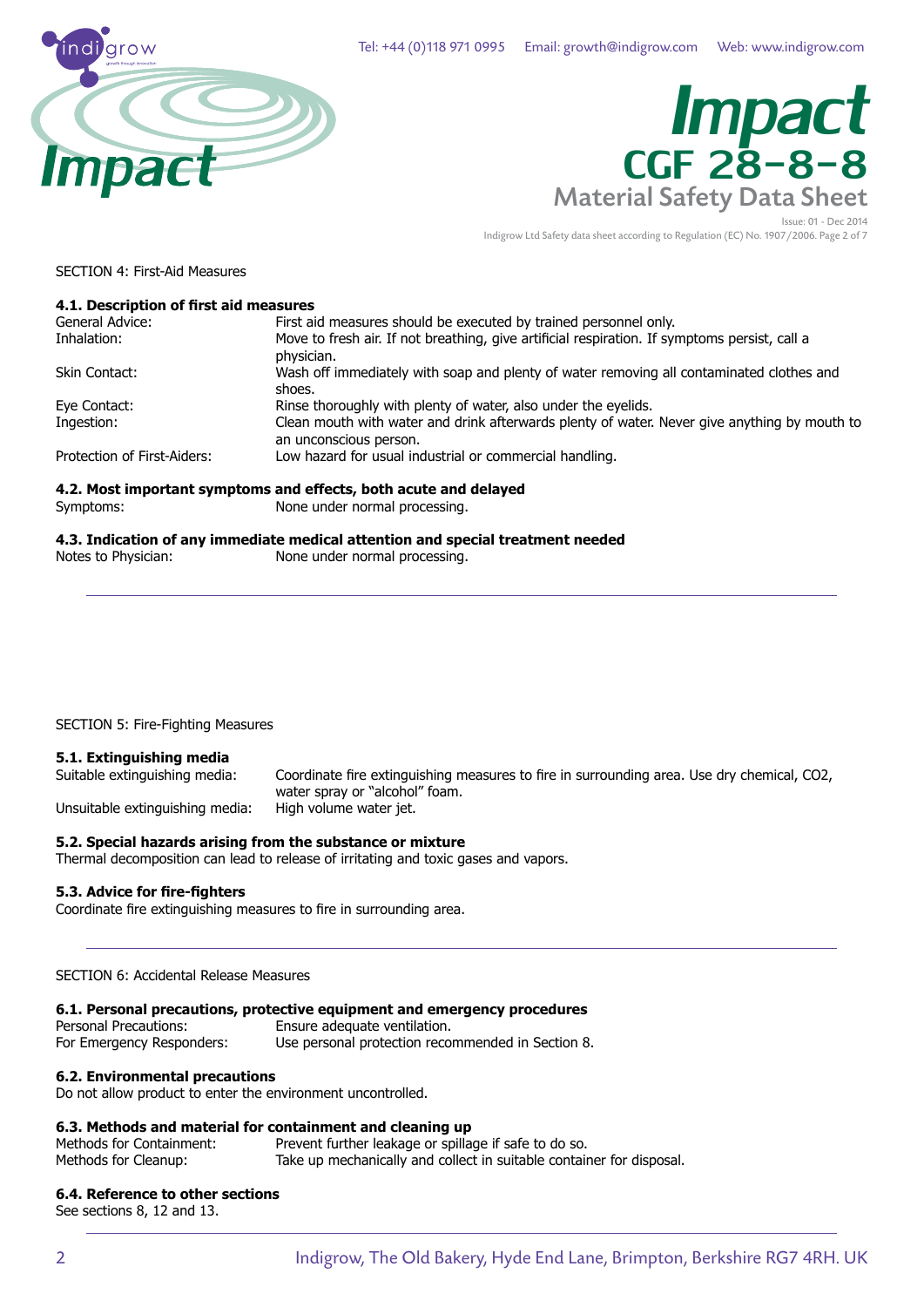



Issue: 01 - Dec 2014 Indigrow Ltd Safety data sheet according to Regulation (EC) No. 1907/2006. Page 3 of 7

SECTION 7: Handling and Storage

### **7.1. Precautions for safe handling**

Handle in accordance with good industrial hygiene and safety practice. Use personal protection recommended in Section 8. When using, do not eat, drink or smoke.

#### **7.2. Conditions for safe storage, including any incompatibilities**

Packaging Materials:

Technical measures/storage conditions: Keep container tightly closed in a dry and well-ventilated place.<br>Packaging Materials: Bags or Bulk.

#### **7.3. Specific end use(s)**

Specific use(s): Fertilizer; Read and follow label instructions

#### SECTION 8: Exposure Controls/Personal Protection

#### **8.1. Control parameters**

Occupational Exposure Limits

| Element                    | Occupational Exposure Limit                        |
|----------------------------|----------------------------------------------------|
| Urea                       | $10 \text{ mg/m}^3$ TWA                            |
| Sulphur; S                 | l 6 ma/m <sup>3</sup> TWA                          |
| Calcium Sulfate anh; CaSO4 | 3 mg/m <sup>3</sup> TWA; 10 mg/m <sup>3</sup> STEL |

#### **8.2. Exposure controls**

Engineering Measures to Reduce Exposure: Ensure adequate ventilation, especially in confined areas.

| Personal protective equipment: |                                                                                                                                      |
|--------------------------------|--------------------------------------------------------------------------------------------------------------------------------------|
| Eye/Face Protection:           | Tightly fitting safety goggles                                                                                                       |
| Hand protection:               | Nitrile rubber (0.26 mm). Break through time. $> 8$ h.                                                                               |
| Respiratory Protection:        | In case of insufficient ventilation wear suitable respiratory equipment                                                              |
| Skin and Body Protection:      | Lightweight protective clothing                                                                                                      |
| Hygiene Measures:              | Follow good housekeeping practices. When using, do not eat, drink or smoke. Keep away from<br>food, drink and animal feeding stuffs. |
|                                | Environmental exposure controls: Do not allow into any sewer, on the ground or into any body of water.                               |

SECTION 9: Physical and Chemical Properties

#### **9.1. Information on basic physical and chemical properties**

| Physical State:               | Solid                                                           |
|-------------------------------|-----------------------------------------------------------------|
| Appearance:                   | granules                                                        |
| Colour:                       | off-white, yellow, red.                                         |
| Odour:                        | Not significant                                                 |
| pH:                           | no data available                                               |
| Melting Point/Freezing Point: | no data available                                               |
| Flammability (solid, gas):    | Non-flammable                                                   |
| Water Solubility:             | Soluble in water                                                |
| <b>Explosive Properties:</b>  | Doesn't present explosion hazard. Based on data of ingredients. |
|                               |                                                                 |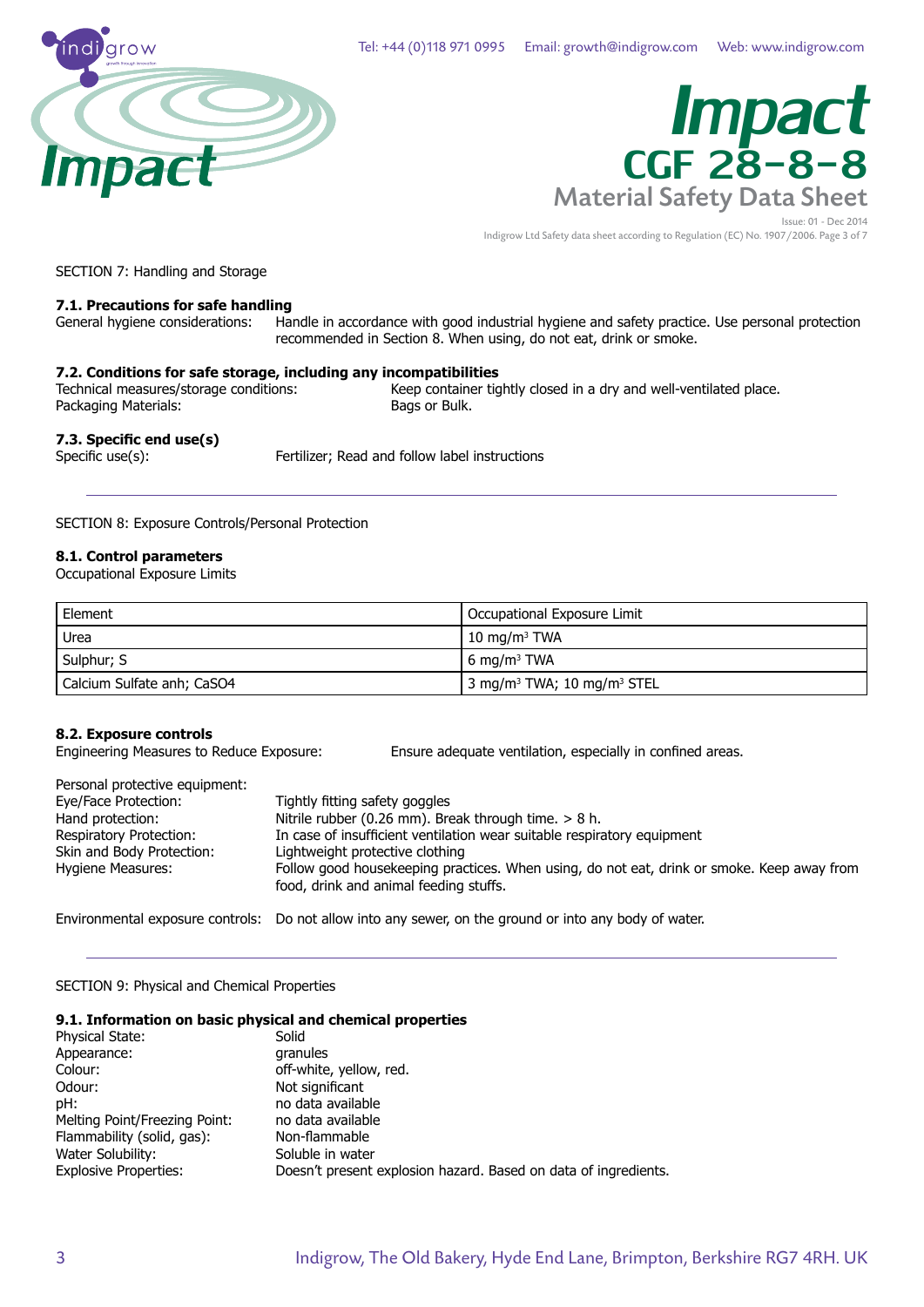

# Material Safety Data Sheet *Impact* CGF 28-8-8

Issue: 01 - Dec 2014 Indigrow Ltd Safety data sheet according to Regulation (EC) No. 1907/2006. Page 4 of 7

### **9.2. Other information**

Bulk density: 776-926 kg/m<sup>3</sup>

#### SECTION 10: Stability and Reactivity

#### **10.1. Reactivity**

Not reactive.

**10.2. Chemical stability** Chemically stable under the conditions of storage, handling and use.

#### **10.3. Possibility of hazardous reactions**

Thermal decomposition can lead to release of irritating and toxic gases and vapors. Possibility of Hazardous Reactions: None under normal processing.

#### **10.4. Conditions to avoid**

For quality reasons: Keep out of reach of direct sunlight, store under dry conditions, partly used bags should be closed well.

#### **10.5. Incompatible materials**

Not applicable

#### **10.6. Hazardous decomposition products**

None under normal processing.

SECTION 11: Toxicological Information

#### **11.1. Information on toxicological effects**

| Acute Toxicity:         |                                                                                 |
|-------------------------|---------------------------------------------------------------------------------|
| Inhalation:             | May cause irritation of respiratory tract.                                      |
| Eye Contact:            | May cause irritation.                                                           |
| Skin Contact:           | May cause irritation.                                                           |
| Ingestion:              | Ingestion may cause gastrointestinal irritation, nausea, vomiting and diarrhea. |
| Unknown Acute Toxicity: | 0% of the mixture consists of ingredient(s) of unknown toxicity.                |

Component Information:

| Ingredients                | LD50 Oral            | LD50 Dermal             | LC50 Inhalation         |
|----------------------------|----------------------|-------------------------|-------------------------|
| Sulphur; S                 | $>$ 3000 mg/kg (Rat) | $>$ 2000 mg/kg (Rabbit) | $> 9.23$ mg/L (Rat) 4 h |
| Calcium Sulfate anh; CaSO4 | > 3000 mg/kg (Rat)   |                         |                         |

See also section 3.

| Skin Corrosion or Irritation:         |
|---------------------------------------|
| Serious Eye Damage or Eye Irritation: |
| Sensitization:                        |
| Mutagenic effects:                    |
| Carcinogenicity:                      |
| Teratogenicity:                       |
| STOT - Single Exposure:               |
| STOT - Repeated Exposure:             |
| <b>Aspiration Hazard:</b>             |
|                                       |

See also section 3. See also section 3. See also section 3. No data available. No data available. No known effects under normal use conditions. None under normal use conditions. No data available.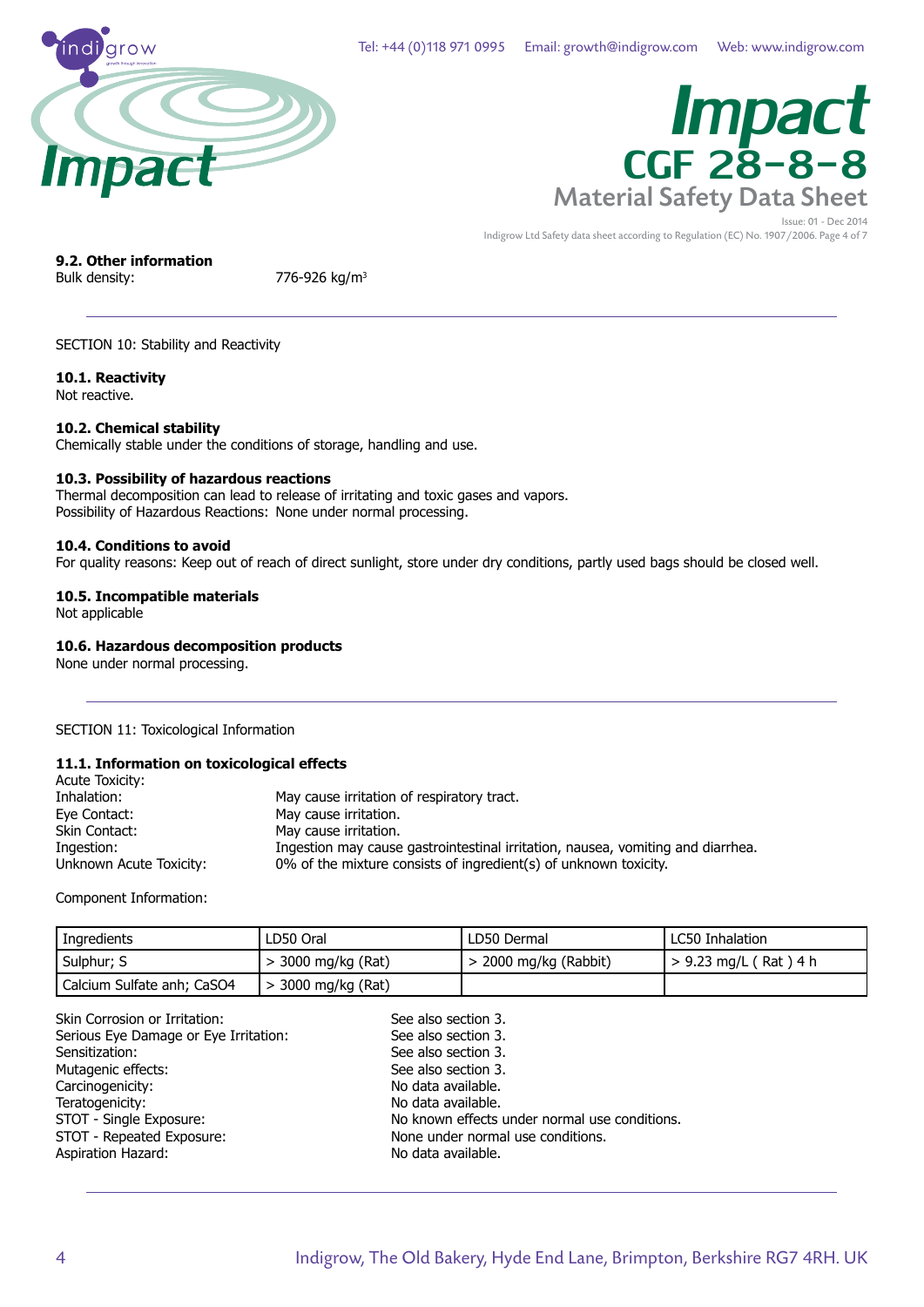

# Material Safety Data Sheet *Impact* CGF 28-8-8

Issue: 01 - Dec 2014 Indigrow Ltd Safety data sheet according to Regulation (EC) No. 1907/2006. Page 5 of 7

#### SECTION 12: Ecological Information

#### **12.1. Toxicity**

Do not allow product to enter the environment uncontrolled.

1% of the mixture consists of components(s) of unknown hazards to the aquatic environment.

| Ingredients                               | Algae/aquatic plants | Fish                                                                                                                                                  | Crustacea                                    |
|-------------------------------------------|----------------------|-------------------------------------------------------------------------------------------------------------------------------------------------------|----------------------------------------------|
| Urea                                      |                      | 16200 - 18300: 96 h Poecilia<br>reticulata mg/L LC50                                                                                                  | 3910: 48 h Daphnia magna mg/L<br>EC50 Static |
| Sulphur; S                                |                      | 866: 96 h Brachydanio rerio mg/L<br>LC50 static 14: 96 h Lepomis<br>macrochirus mg/L LC50 static 180:<br>96 h Oncorhynchus mykiss mg/L<br>LC50 static |                                              |
| Calcium Sulfate anh;<br>CaSO <sub>4</sub> |                      | 2980: 96 h Lepomis macrochirus<br>mg/L LC50 static 1970: 96 h<br>Pimephales promelas mg/L LC50<br>static                                              |                                              |

#### **12.2. Persistence and degradability**

Not available

#### **12.3. Bioaccumulative potential**

| Ingredients | LOGPOW  |
|-------------|---------|
| Urea        | $-1.59$ |

#### **12.4. Mobility in soil**

Not available

**12.5. Results of PBT and vPvB assessment** Not available

#### **12.6. Other adverse effects**

Not applicable

SECTION 13: Disposal Considerations

#### **13.1. Waste treatment methods**

| Disposal of Wastes:     | Disposal should be in accordance with applicable regional, national and local laws and<br>regulations. |
|-------------------------|--------------------------------------------------------------------------------------------------------|
| Contaminated Packaging: | Do not re-use empty containers. Dispose of as unused product.                                          |
| Other Information:      | Use up product completely. Packaging material is industrial waste.                                     |

SECTION 14: Transport Information This product is not regulated for transport (ADR/RID,IMDG,IATA)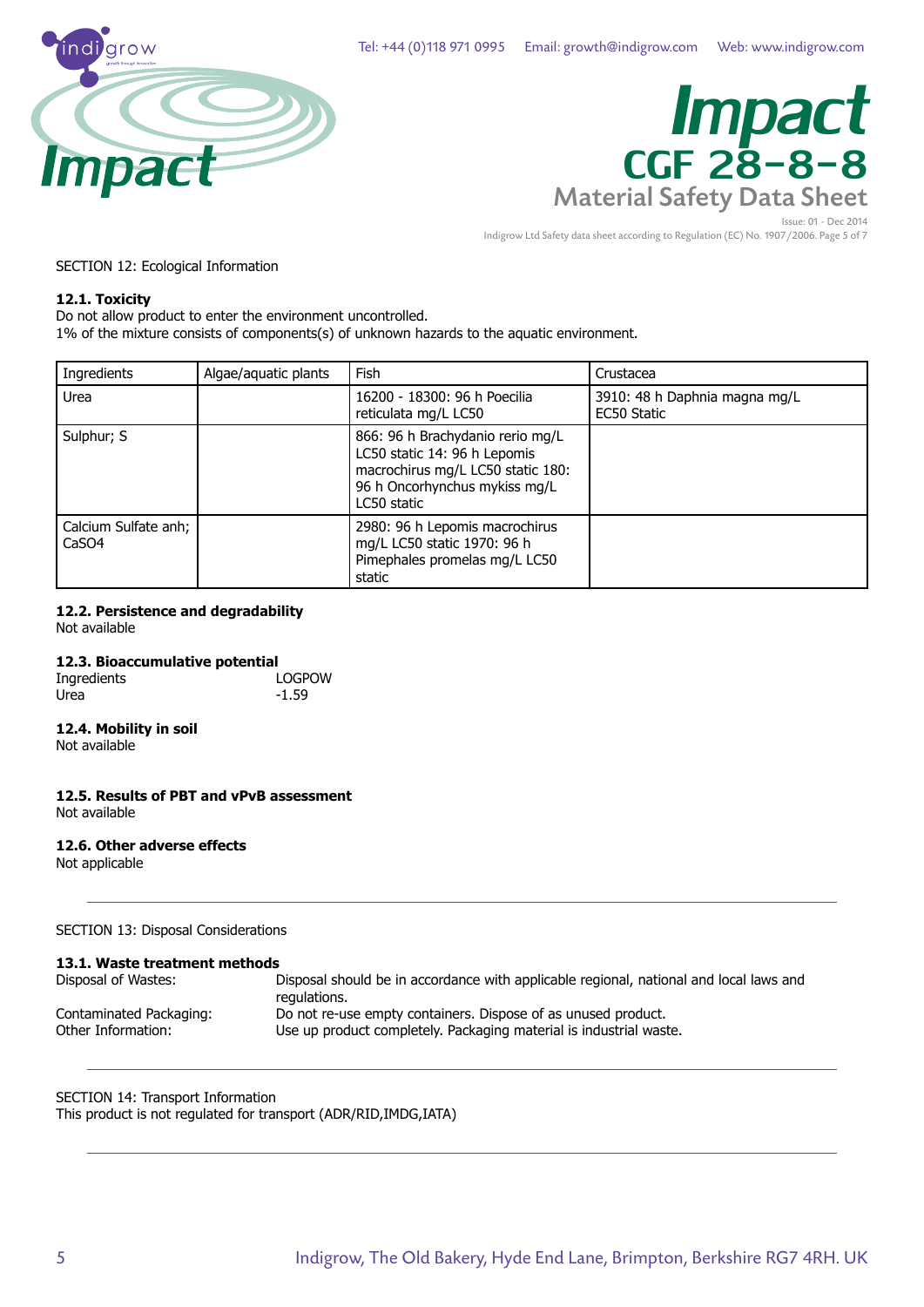



Issue: 01 - Dec 2014 Indigrow Ltd Safety data sheet according to Regulation (EC) No. 1907/2006. Page 6 of 7

SECTION 15: Regulatory Information

#### **15.1. Safety, health and environmental regulations/legislation specific for the substance or mixture**

The product does not contain substances of very high concern (SVHC). Take note of Directive 2000/39/EC establishing a first list of indicative occupational exposure limit values

#### **15.2. Chemical Safety Assessment**

Not required. Substance(s) usage is covered according to Reach regulation 1907/2006.

#### 16. OTHER INFORMATION

The information contained herein relates only to the designated formulation and may not be valid if product is used in combination with other substances. The information is to the best of our knowledge, belief and understanding, true, accurate and reliable at the date of issue. However, the information may neither be exhaustive or complete, and no warranty, guarantee or liability concerning the accuracy or completeness of the information is expressed or implied. It is the user's risk and sole responsibility to verify and satisfy their own criteria and duty of care concerning the validity of the information in relation to their application of the product.

ISSUE 1 12/14 GCL